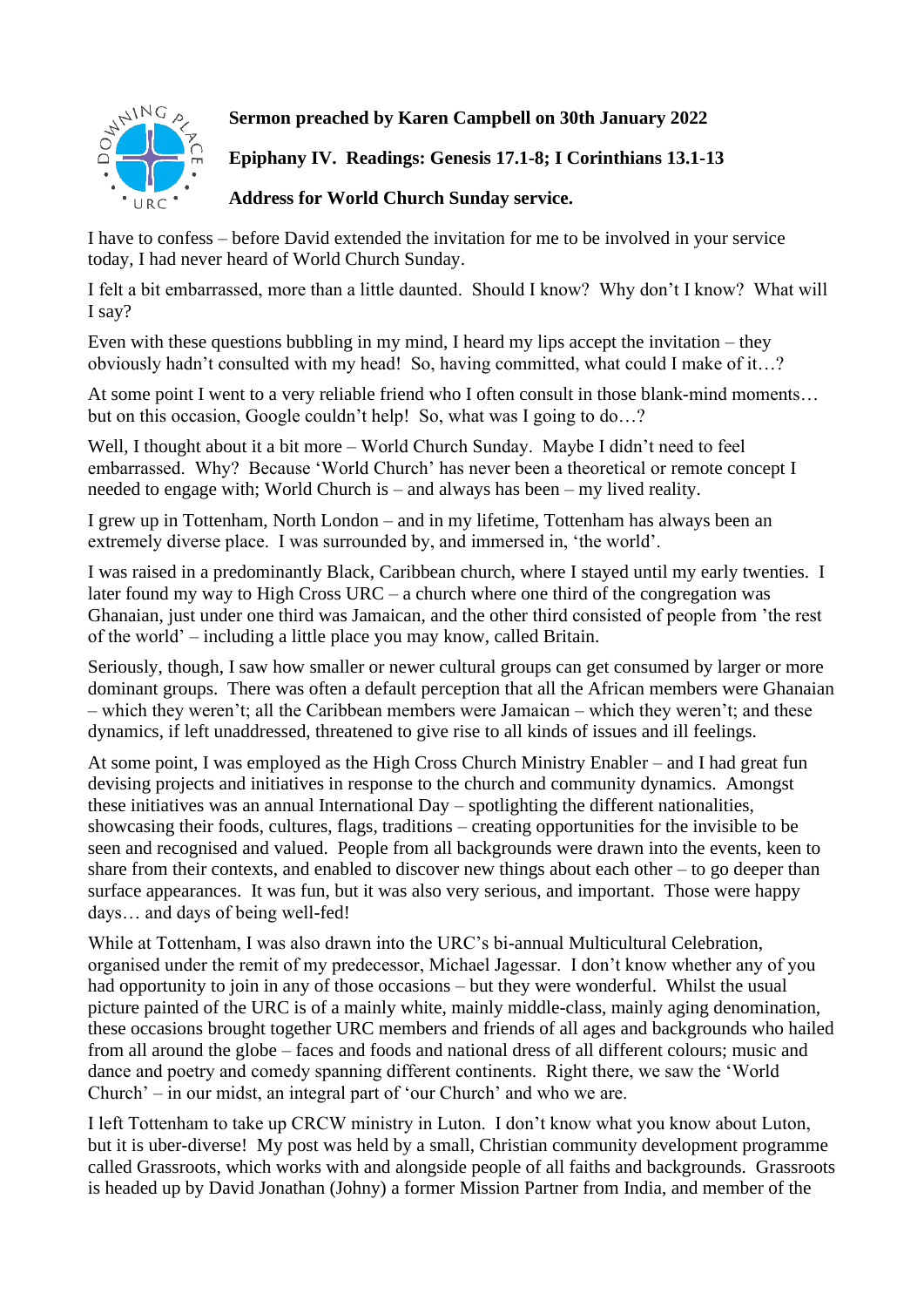URC. (Not directly relevant, but you may recently have seen Johny featured on the URC website as he was awarded an MBE in the New Year's Honours List.)

I was specifically called to work with an ecumenical group of churches amongst Christians from all parts of the world, journeying with them to discover what it might mean to be the Church in this predominantly Muslim part of Luton. One of the member bodies was the Asian Christian Fellowship – mainly Christians from Pakistan, who keenly felt and referred to the persecution of the Church and Christians 'back home'. So, even whilst I was working locally, to build relations with the majority Muslim population, there was a real and fully understandable tension for some of my members. When engaging with the World Church – or World Church issues – it is not always easy to practise the Christian principles many of us can easily speak when we have not walked in the other's shoes. It is not always a comfortable journey.

Within a couple of weeks of arriving in Luton, I was asked to work with the newly-formed Luton Roma Church, which would be worshipping in the building of one of my Methodist churches. The Roma people – one of the most reviled groups wherever they pitch up – and, to be honest, I didn't want to work with them either. I had no experience, no language – and no desire – not helped by the fact that, while on holiday in Spain that summer, my Sister had been completely fleeced by two Roma women. But here I was – a minister of the Church, a Church Related Community Worker to boot - encouraging other Christians to put their faith into practical action; wasn't this exactly what I was being challenged to do? So, whether I wanted to or not, that's what I did.

I worked with the Roma community for most of my 10 years in Luton. It was hard. At times, especially in the early days, it genuinely felt like being tortured – then returning again and again for more. The language, the customs, the norms, the values in this church and amongst this people were so different from anything I had encountered before. And yet I found myself as something of a bridge between my mainstream churches and the Luton Roma Church, creating touching places where each could risk encountering the other, assumptions could be challenged – and even if barriers were not completely brought down, people on both sides could see a little better why things were the way they were. I encouraged each to try to see from the other's perspective; imagine what it might be like to walk in their shoes.

I worked mainly with the Roma children – and let's just say their behaviour frequently left a lot to be desired! I wasn't fazed – I come from Jamaican parentage! - but the same can't be said for everyone. We had some very well-meaning white British Christians who came to volunteer with the beautiful sentiment, 'I just want to bless them!' - but by the end of their first session, they were virtually on the ground twitching, never to be seen again!

Personally, I loved those children (most of the time!)  $-$  I learned that they, their parents, their communities, are products of their contexts and their history. I had to take them as I found them; love them even when I didn't like them.

Being in the midst of the World Church can be challenging, to say the least.

My present role at Global & Intercultural Ministries is a different context again. In many ways, the World Church crosses my desk.

Much of the URC's World Church engagement is through CWM – the Council for World Mission linking us with churches in different regions, including Europe, Africa, the Caribbean, Asia, and the Pacific. Connections are as exotic and as far afield as Wales!

Through CWM we have fostered partnerships which currently see us hosting Partners in Mission (PiM) from the Presbyterian Church of Korea and the Presbyterian Church in Taiwan. At the end of December, Alison Gibbs retired from her post as a headteacher in Zambia, having completed 36 years as a Partner in Mission sent by the URC – Alison was CWM's longest-serving mission partner. Even as Alison retires, we have two URC Ministers - Melanie Smith and Mark Meatcher -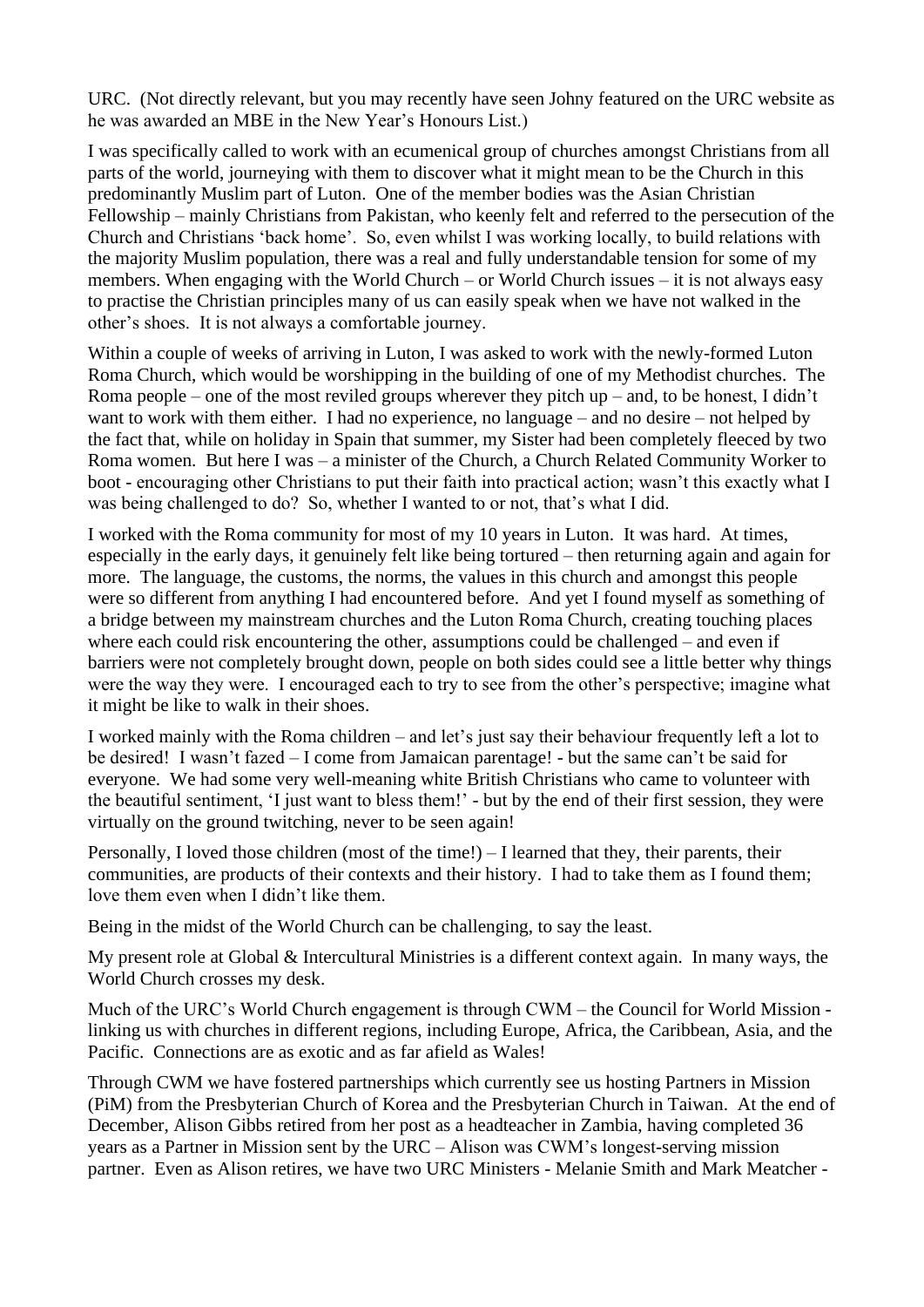waiting for paperwork to be finalised so they can take up positions with the Pacific Theological College in Fiji. I fondly think of them as our PiM babies!

Also held under the Global & Intercultural Ministries umbrella is Commitment for Life, the URC's global justice programme, spearheaded by my colleague Kevin Snyman. Commitment for Life is currently working with partners in Zimbabwe, Israel & the Occupied Palestinian Territory, Bangladesh, and – for now, Central America. Another strand of our work is encouraging and supporting Synod Global Partnerships to foster meaningful relationships between URC Synods and Church partners in different parts of the world.

It is interesting that a major concern for the Church in the UK is 'Church survival'; we fret about shrinking numbers; how long are we going to last… and, for some of us, a real concern is that *my* church should last long enough to take my funeral!!!

By way of contrast, we have Church partners in Syria and Lebanon, Korea, Taiwan, Hong Kong, Zimbabwe, Myanmar – places where the challenges range from persecution and restrictive politics to war and unrest, poverty and climate disaster – places where Church survival is about literal human survival.

As our partners, I wonder to what extent do their concerns become our concerns, and vice versa?

Let me come back to *us*, even as we think about the World Church. Because the Church – wherever it is – is for the world. And the people 'over there' are right here – in our congregations and in our communities! We have people from all around the globe in the midst of the URC. We have multiethnic congregations. We have Pakistani and Korean and Taiwanese Fellowships. We have close links with the two Ghanaian Presbyteries based in London. There are congregations in London doing wonderful children's and youth work engaging local Sikh and Hindu and Muslim communities, even fostering youth leadership from amongst those groups. We have Synods with global partnership links to various places; individuals with family and social ties back to Myanmar. We have ministers from Pakistan, Korea, Taiwan, the Caribbean, Africa, Europe – and the UK – all serving in our Church. If we want pointers and insights and guidance as to the concerns and realities of the World Church, we have 'experts' right here amongst us and around us. But how do we value them? How do we call on them? How do we make their voices heard?

I am really glad that the URC is a multicultural Church – a Church where many different cultures are present. We now need to ensure we are an intercultural Church – where the different cultures are given space to make a difference – to who we are and how we operate, the things we do and say, the people we listen and respond and relate to, the issues to which we give our attention – and even our money.

Different people hailing from different places, facing different opportunities and different challenges. Not always easy, not always what we would want or expect – but One Church, truly committed to journeying together. United yet diverse; diverse yet united – following the one Christ, and serving our one God. Surely that is the vision for the World Church. And I want to propose exactly that as the vision for the URC. Amen.

I'm going to finish by reading a poem written a long time ago for one of the URC Multicultural Celebrations which feels very relevant today:

## **A Table for All**

Come as you are, because you are welcome. Come take your place, and hear now the call, The table is spread, and the music is playing - Come take your place at the Table for All.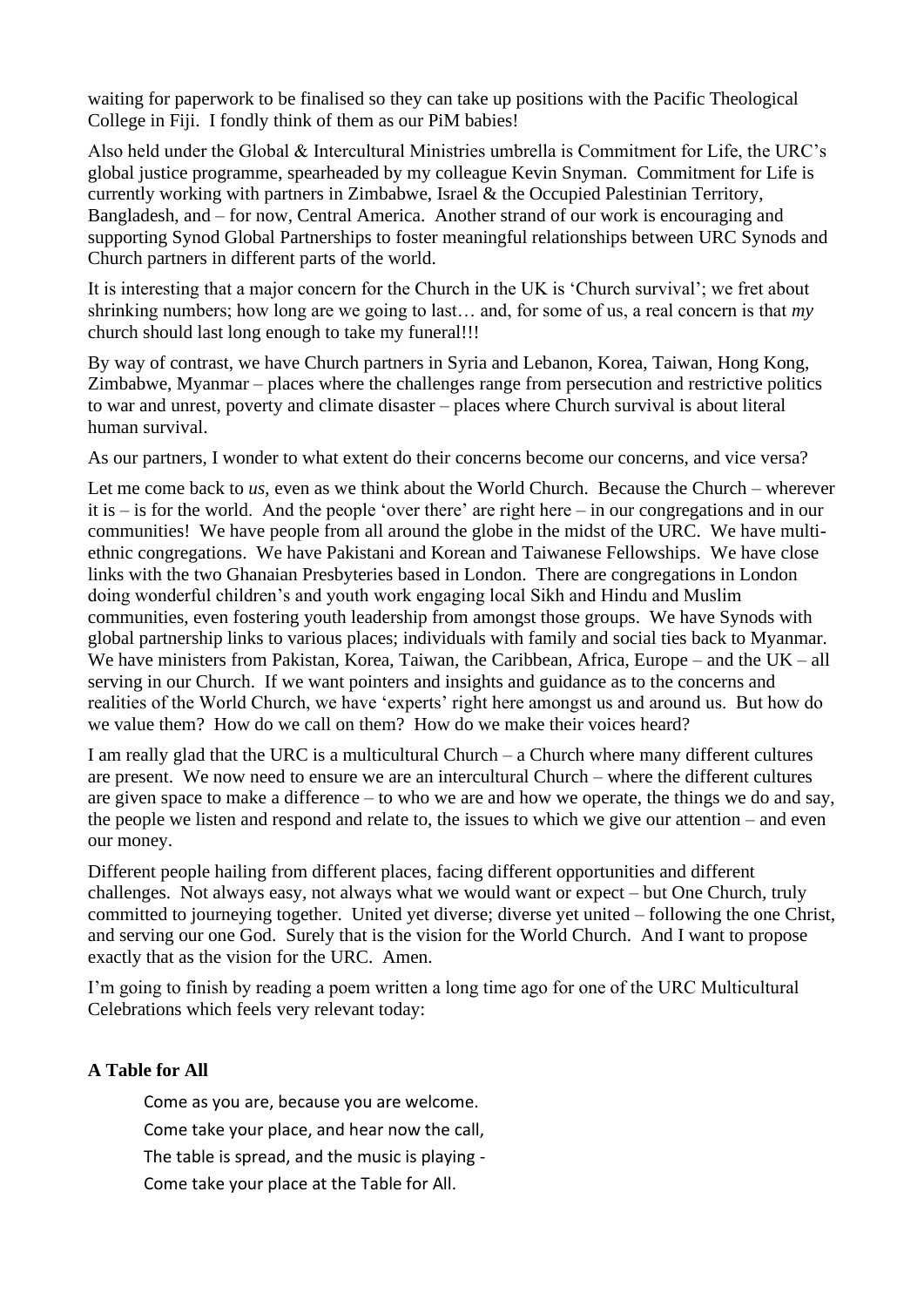Don't ponder now who you think is worthy, When, where or how RSVP they sent; Instead come with gladness, and joy overflowing, For each person present was God's first intent. No special place for royal or mighty, Earthly wealth and position a thing of the past At the Table prepared with upside-down values, Where the last shall be first, and the first shall be last. No longer division 'tween haves and the have nots; Here no oppressed, neither those who oppress. Where the world has said 'no' to dignity of justice, Our God, at His Table, says 'yes'. And don't be fooled into thinking God does not see colour; His Table for All is no sea of grey - God creates and admires, and declares 'It is good!' No matter what racist or bigot may say. God calls to His people from every direction, From the east to the west, the north and the south; There's drink for the thirsty of every nation, A banquet abundant for every mouth. A rainbow of women and men at God's Table; Different languages, customs, and faiths from all lands, Invited to sit, talk and learn all together, More human made by the joining of hearts and of hands. So come sit with prince, and come sit with pauper, With old and with young freely come take your rest; Whatever the label, the burden you carry, Lay it down, for now you are most honoured guest. And let us not wait to dine at that Table, For though it's not yet, the Table is now-Where valleys are filled, and mountains are levelled And a sharing of fate emerges somehow. Oh the Table is spread, and the music is playing, Let's listen and hear and respond to God's call, And live into being the Kingdom we cry for - The Table with room for All.

©Karen Campbell: 2009

Karen Campbell, URC Secretary for Global and Intercultural Ministries